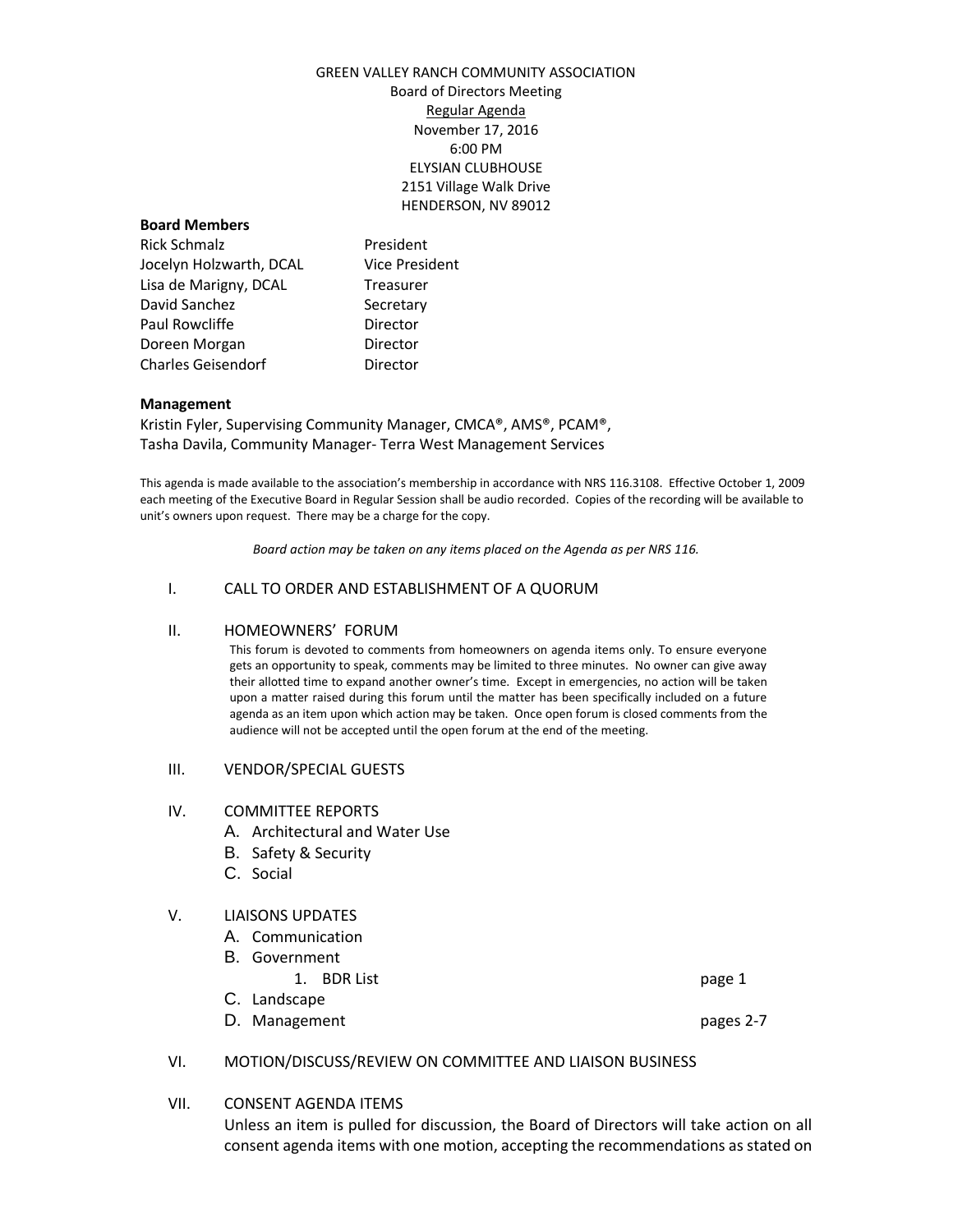the agenda item. To pull an item for discussion, please notify the Board President before action is taken on the consent agenda items.

| А. | Approval of Minutes - October 20, 2016      | pages 8-12  |
|----|---------------------------------------------|-------------|
| В. | 2015 Approved Landscape Proposals Report    | page 13     |
|    | C. 2016 Approved Landscape Proposals Report | pages 14-15 |
| D. | Acceptance of Financials -September 2016    | pages 16-21 |
| Е. | Review of Litigation Disclosure             | pages 22-28 |
| F. | Next Meeting - January 19, 2017             |             |
|    | G. Election Meeting - December 1, 2016      |             |
|    | H. Organization Meeting - December 8, 2016  |             |
| L. | Annual Calendar - Draft                     | pages 29-30 |
|    | J. Priorities/Goals                         | page 31     |
|    | K. Election/Budget Calendar                 | page 32     |
| L. | Reserve Expense Report up to 6.16.16        | pages 33-36 |
|    | M. Reserve Expense Report current           | pages 37-38 |
|    | N. 2015 Reserve Projects moved to 2016      | page 39     |
|    | O. 2016 Pending Reserve Projects            | page 40     |
|    | P. 2017 Reserve Projects                    | page 41-42  |
|    | Q. Project Priority List                    | page 42a    |

- VIII. Open Sealed Bids Motion/Discuss/Review to approve management to open sealed bids
- IX. FINANCIAL

A. Treasurers Report

### X. UNFINISHED BUSINESS

| A. Tree Maintenance Contract - Motion/Discuss/Review to                |              |
|------------------------------------------------------------------------|--------------|
| approve/deny/postpone vendor for tree maintenance                      | page 43      |
| 1. GTI                                                                 | pages 44-63  |
| 2. Jaramillo                                                           | pages 64-87  |
| 3. First Choice                                                        | pages 88-107 |
| Descriptionales : : Tool Carolin from American to American Londonomian |              |

- B. Desert Shadow Trail South from Amargosa to Amargosa Landscaping Motion/Discuss/Review to approve/deny/postpone the Desert Shadow Trail south from Amargosa to Amargosa bid by Jaramillo in the amount of \$20,750 Pages 108-110
- C. Enclave requesting Assistance Motion/Discuss/Review to approve/deny/postpone the request from Enclave for assistance

page 111

### XI. NEW BUSINESS

- A. Stamp Concrete at Multi Gen Motion/Discuss/Review to approve/deny/postpone the proposal Intertex proposal in the amount of \$4,285 Pages 112-115
- B. Terra West Management Services Motion/Discuss/Review to approve/deny/postpone the management agreement for 2017 for Terra West Management Services and the control of the pages 116-131
- C. East side of Palomino Village north of Mountain Ridge Motion/Discuss/Review to approve/deny/postpone the Jaramillo proposal for the east side of Palomino Village north of Mountain Ridge in amount of \$1,098.80 page 132
- D. East side of Benji next to Sunset Crossing Motion/Discuss/Review to approve/deny/postpone the Jaramillo proposal for east side of Benji next to Sunset Crossing in amount of \$2,014.00 page 133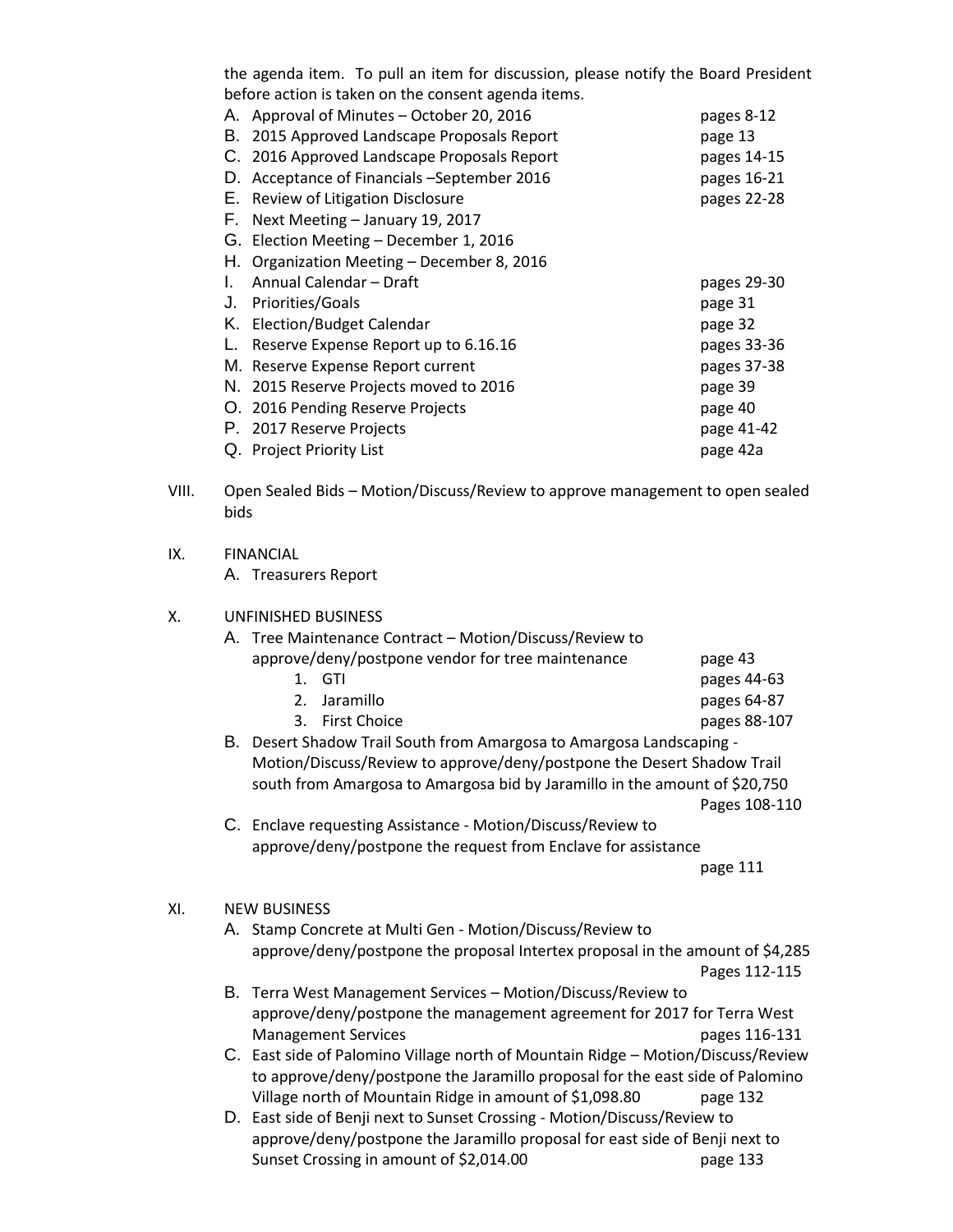- E. East side of Benji next to path Motion/Discuss/Review to approve/deny/postpone the Jaramillo proposal for east side of Benji next to path in amount of \$2,129.40 page 134
- F. Summit Ridge Park Motion/Discuss/Review to approve/deny/postpone the Jaramillo proposal for Summit Ridge Park in amount of \$924 page 135
- G. South side of Mountain Ridge from Palomino to Sonic Terrace Motion/Discuss/Review to approve/deny/postpone the Jaramillo proposal for south side of Mountain Ridge from Palomino to Sonic Terrace in the amount of \$15,576 page 136
- H. North side of Mountain Ridge from Scarlet Sunset to Palomino Village Motion/Discuss/Review to approve/deny/postpone the Jaramillo proposal for north side of Mountain Ridge from Scarlet Sunset to Palomino Village in amount of \$4,290 page 137
- I. Friendship Park next to Basketball Court Motion/Discuss/Review to approve/deny/postpone the Jaramillo proposal for Friendship Park next to Basketball Court in the amount of \$896.50 page 138
- J. 2016 Audit and Tax Return Motion/Discuss/Review to approve/deny/postpone Hilburn and Lein proposal for the amount of \$3,875 Pages 139-142
- K. Rock Installation by Green Valley Parkway and Wingbrook Motion/Discuss/Review to approve/deny/postpone the Jaramillo proposal for rock installation by Green Valley Parkway and Wingbrook in the amount of \$11,093.50 pages 143-144
- L. Rock Installation by North side of Paseo Verde between Desert Shadow Trail north and south - Motion/Discuss/Review to approve/deny/postpone the Jaramillo proposal for rock installation by north side of Paseo Verde between Desert Shadow Trail north and south in the amount of \$2,155 pages 145-146
- M. Rock Installation by Paseo Verde by Recreation Center Motion/Discuss/Review to approve/deny/postpone the Jaramillo proposal for rock installation on Paseo Verde near recreation center in the amount of \$13,995 pages 147-148

# XII. INFORMATIONAL/UPDATES

- A. Summerwood Park
- B. City of Henderson Trail Access to Bridge
- C. Phase 2
	- 1. Intertex
	- 2. RSI
	- 3. GB Group

# XIII. HOMEOWNER LETTERS / REQUESTS

XIV. NEXT MEETING

A. January 19, 2017

# XV. BOARD MEMBERS CLOSING COMMENTS

XVI. HOMEOWNERS' FORUM – This forum is devoted to comments from homeowners on general topics. To ensure everyone gets an opportunity to speak, comments may be limited to three minutes. No owner can give away their allotted time to expand another owner's time. Items discussed may be placed on a future agenda at the discretion of the Board of Directors.

### XVII. ADJOURNMENT

**AN EXECUTIVE SESSION OF THE BOARD OF DIRECTORS WILL BE HELD PRIOR TO THIS MEETING**